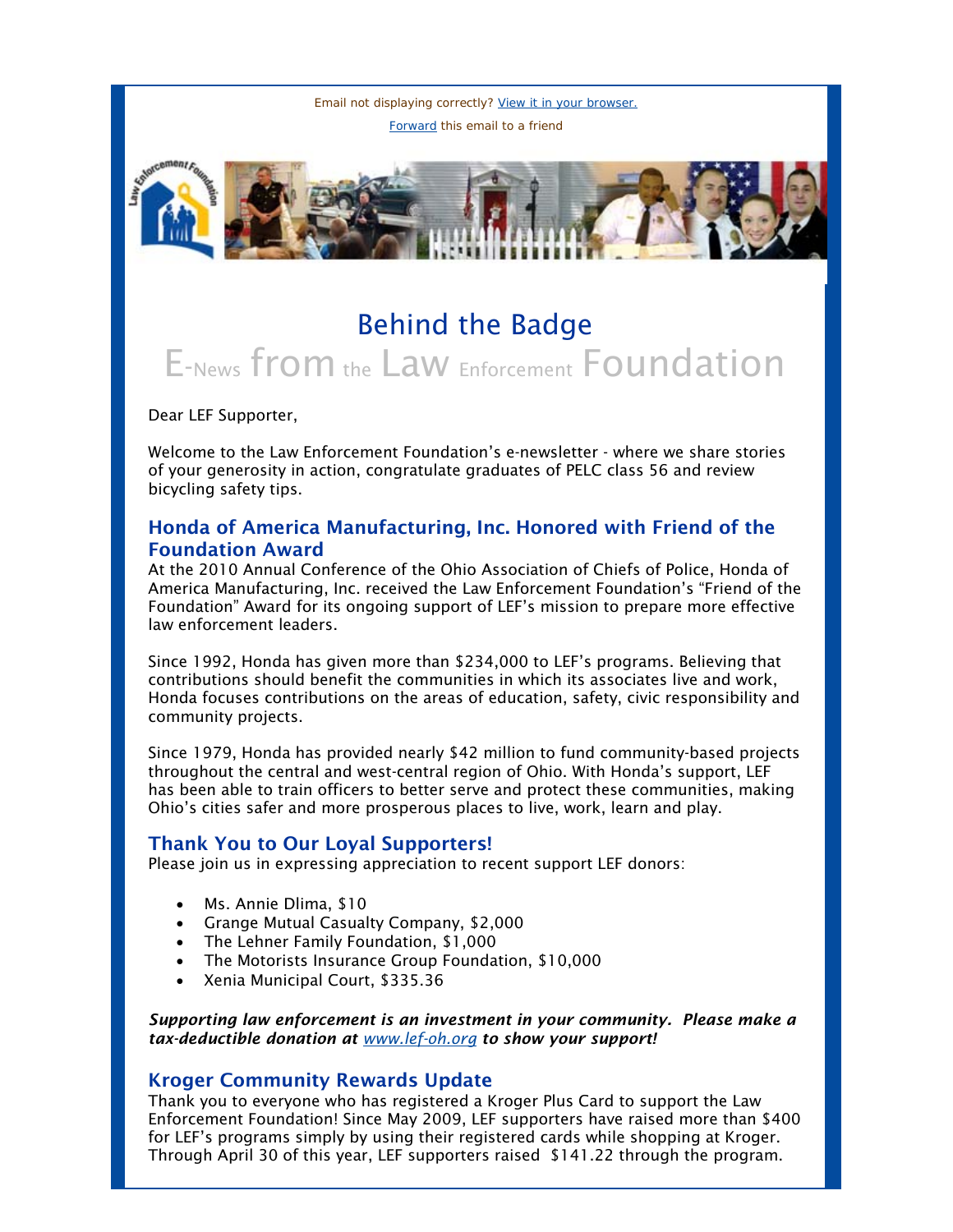As of April 1, 2010, all participants who were previously enrolled as LEF supporters must re-enroll their cards. Unfortunately, Kroger reports that only 37 percent of 2009 participants have re-enrolled for 2010.

If you haven't yet done so, please take time to enroll your card today! LEF needs your help so that our organization continues to receive funding through this program.

*If you'd like to register your Kroger Plus Card or re-enroll your card to support LEF through the Kroger Community Rewards program, please contact Sarah at [sarah.miller@lef-oh.org](mailto:sarah.miller@lef-oh.org) for more information.* 

#### Congratulations to the Graduates of Police Executive Leadership College (PELC) Class 56

On June 18, the Police Executive Leadership College graduated 28 Ohio law enforcement officers from PELC Class 56. Successful completion of this course equips PELC graduates with the knowledge and skills crucial for effective leadership in their agencies, communities and families.

Local communities do an excellent job of training officers in the technical and legal aspects of law enforcement. However, as officers progress in their careers and assume higher ranks within their organizations, they require training in effective management and leadership skills as well.

Many communities lack the means to provide executive training at the local level and depend on programs like PELC. Today, more than 1,600 PELC graduates have gained the skills they need to manage their organizations in more effectively protecting and serving their communities.

Best wishes to our PELC Class 56 graduates in their future endeavors!

*PELC is one of the Law Enforcement Foundation's exclusive programs. If you are interested in sponsoring the PELC program or a student of PELC, please contact Donna Braxton at [donna.braxton@oacp.org](mailto:donna.braxton@oacp.org) or 614-761-4630.* 

#### Safety Tip of the Month: Bike Safety\*

Bike riding can be a fun activity for children, but it can also be very dangerous. Every year, thousands of children are treated in hospital emergency rooms after bicycle accidents – many of which are preventable.

You can protect your children by teaching them the following rules:

- Always wear a helmet and make sure it's fastened. Helmets can reduce head injuries by up to 85 percent. In many states it is illegal for children to ride a bike without wearing a helmet.
- Wear bright clothing. Bright and light-colored clothing makes riders more noticeable. If children are allowed to ride bikes after dark, make sure they have reflectors on their bikes, helmets, and clothing.
- Ride in safe places, such as in parks, on bike trails and on roads with little traffic.
- Obey the rules of the road. Bikers must stop at all stop signs and red lights, use hand signals when turning, and ride only on the right hand side of the road, with traffic.
- Look both ways before crossing an intersection. Seven out of 10 bike crashes happen at driveways and intersections.
- Whenever possible, cross the road at crosswalks. That's where drivers expect to see bicyclists and pedestrians crossing intersections. Remember, always walk bikes across crosswalks.
- Give bikes regular tune-ups. It's just as important for a bike to be well